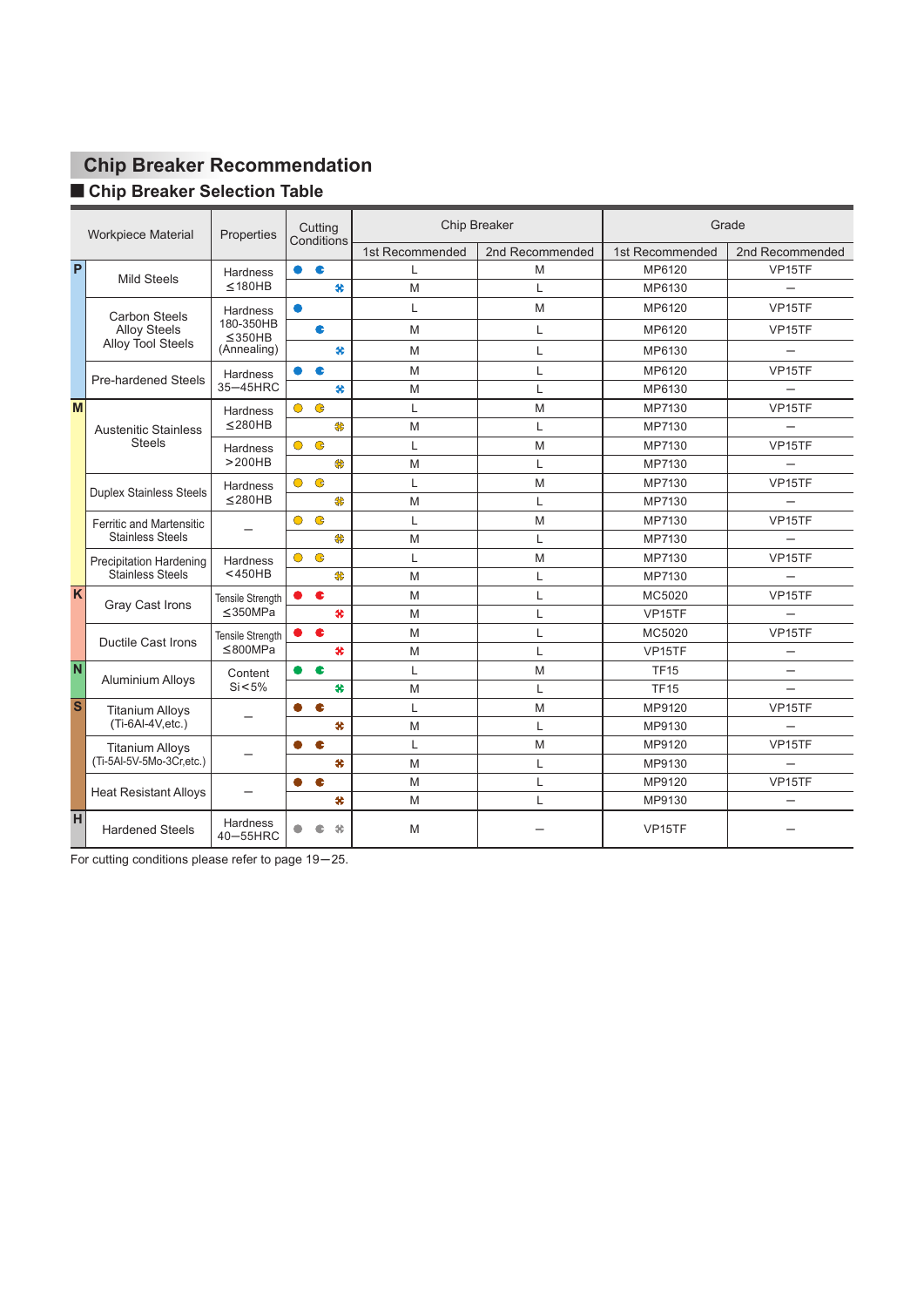#### **Dry Cutting Cutting Speed**

|                |                                                            |                              |            |                       | Insert              |                |                | ae              |                 |  |
|----------------|------------------------------------------------------------|------------------------------|------------|-----------------------|---------------------|----------------|----------------|-----------------|-----------------|--|
|                | <b>Workpiece Material</b>                                  | Properties                   |            | Cutting<br>Conditions |                     | $\leq$ 0.25DC  | $0.25 - 0.5DC$ | $0.5 - 0.75DC$  | DC(Slot)        |  |
|                |                                                            |                              |            |                       | Grade               | $vc$ (m/min)   |                |                 |                 |  |
| P              | <b>Mild Steels</b>                                         | Hardness                     |            | c                     | MP6120, VP15TF      | 230 (180-270)  | 220 (170-260)  | 180 (140-210)   | 180 (140-210)   |  |
|                |                                                            | ≤180HB                       |            | ₩                     | MP6130              | 200 (150-240)  | 190 (170-260)  | 150 (110-180)   | 150 (110-180)   |  |
|                | <b>Carbon Steels</b><br><b>Alloy Steels</b>                | <b>Hardness</b><br>180-350HB |            | c                     | MP6120, VP15TF      | 180 (140-210)  | 170 (130-200)  | 140 (110-160)   | 140 (110-180)   |  |
|                | <b>Alloy Tool Steels</b>                                   | ≤350HB<br>(Annealing)        |            | 关                     | MP6130              | 150 (110-180)  | 140 (100-170)  | 110 (80-130)    | 110 (80-130)    |  |
|                | <b>Pre-hardened Steels</b>                                 | <b>Hardness</b>              |            | c                     | MP6120, VP15TF      | 120 (90-140)   | 110 (80-130)   | 100 (70-120)    | $100(70 - 120)$ |  |
|                |                                                            | 35-45HRC                     |            | 关                     | MP6130              | 100 (80-120)   | $90(70 - 110)$ | 80 (60-100)     | 80 (60-100)     |  |
| M              | <b>Austenitic Stainless</b>                                | <b>Hardness</b><br>$<$ 200HB | $\bullet$  | 器<br>$\bullet$        | MP7130, VP15TF      | 180 (140-210)  | 170 (130-200)  | 140 (110-160)   | 140 (110-160)   |  |
|                | <b>Steels</b>                                              | <b>Hardness</b><br>>200HB    | $\bullet$  | 器<br>$\bullet$        | MP7130, VP15TF      | 150 (110-180)  | 140 (100-160)  | 110 (80-130)    | 110 (80-130)    |  |
|                | <b>Duplex Stainless Steels</b>                             | <b>Hardness</b><br>$≤$ 280HB | $\bullet$  | \$<br>$\mathbf G$     | MP7130, VP15TF      | 140 (110-170)  | 130 (90-150)   | 100 (70-120)    | $100(70 - 120)$ |  |
|                | <b>Ferritic and Martensitic</b><br><b>Stainless Steels</b> |                              | $\bigcirc$ | 器<br>$\bullet$        | MP7130, VP15TF      | 180 (140-210)  | 170 (130-200)  | 140 (110-160)   | 140 (110-160)   |  |
|                | <b>Precipitation Hardening</b><br><b>Stainless Steels</b>  | <b>Hardness</b><br>$<$ 450HB | ∩          | ₩<br>$\bullet$        | MP7130, VP15TF      | 130 (100-160)  | 120 (80-140)   | $90(60 - 110)$  | $90(60 - 110)$  |  |
| K              | <b>Gray Cast Irons</b>                                     | <b>Tensile Strength</b>      |            | e                     | MC5020              | 250 (200-300)  | 240 (190-290)  | 210 (160-260)   | 210 (160-260)   |  |
|                |                                                            | ≤350MPa                      |            | ₩<br>e                | VP <sub>15</sub> TF | 200 (150-250)  | 190 (140-240)  | 160 (110-210)   | 160 (110-210)   |  |
|                | <b>Ductile Cast Irons</b>                                  | Tensile Strength             |            | c                     | MC5020              | 180 (150-200)  | 170 (140-190)  | 150 (120-170)   | 150 (120-170)   |  |
|                |                                                            | ≤800MPa                      |            | $\bullet$<br>c        | VP <sub>15</sub> TF | 130 (100-150)  | 120 (90-140)   | $100(80 - 120)$ | 100 (80-120)    |  |
| $\overline{N}$ | <b>Aluminium Alloys</b>                                    | Content<br>$Si < 5\%$        |            | $\bullet$             | <b>TF15</b>         | 600 (400-1000) | 600 (400-1000) | 600 (400-1000)  | 600 (400-1000)  |  |
| H              | <b>Hardened Steels</b>                                     | <b>Hardness</b><br>40-55HRC  |            | 46<br>c               | VP <sub>15</sub> TF | $90(70 - 100)$ | 85 (60-100)    | 70 (50 - 80)    | 70 (50-80)      |  |

(mm)

Note 1) These cutting conditions should be referenced for standard shank types (last letter in designation is S) and arbor shank types. If there is chatter, insert chipping, etc. during machining, alter conditions accordingly.

Note 2) Chattering vibration is more likely under the following circumstances. Use a cut and feed per tooth that are at minimum recommended conditions or below.

・When tool overhang is long (using a long shank, screw-in type, etc.)

・Rigidity of machine, workpiece material or attachment of workpiece material is low

・Corner radius during pocket milling

Note 3) A type with fewer teeth is recommended when the depth of cut in the radius direction (ae) is 0.5 DC or more.

Note 4) Wet cutting is recommended, when focusing on the surface finish. (Service life is shorter than for dry cutting.)

Note 5) When using under higher than recommended cutting conditions, or for long periods of time, the clamp screw may become fatigued and break during machining. Please change out the clamp screw periodically.

## **Depth of Cut / Feed per Tooth**

|   | Depth of Cut / Feed per Tooth               |                              |                |                   |         |  |           |               |           | (mm)          |  |
|---|---------------------------------------------|------------------------------|----------------|-------------------|---------|--|-----------|---------------|-----------|---------------|--|
|   |                                             |                              |                |                   | Cutting |  | <b>DC</b> |               |           |               |  |
|   |                                             |                              |                |                   |         |  | ø25       |               |           | $028 - 080$   |  |
|   | <b>Workpiece Material</b>                   | <b>Properties</b>            | ae             | <b>Conditions</b> |         |  | ap        | $fz$ (mm/t.)  | ap        | $fz$ (mm/t.)  |  |
| P |                                             |                              | $\leq$ 0.25DC  | $\blacksquare$    | ×<br>c  |  | $\leq$ 11 | $0.10 - 0.20$ | $\leq 11$ | $0.10 - 0.30$ |  |
|   | <b>Mild Steels</b>                          | <b>Hardness</b>              | $0.25 - 0.5DC$ |                   | ×<br>e  |  | $\leq$ 11 | $0.10 - 0.15$ | $≤11$     | $0.10 - 0.25$ |  |
|   |                                             | $\leq$ 180HB                 | $0.5 - 0.75DC$ | $\bullet$         | ₩<br>c  |  | $\leq 8$  | $0.08 - 0.12$ | $\leq 8$  | $0.10 - 0.20$ |  |
|   |                                             |                              | DC(Slot)       | $\bullet$         | ₩<br>e  |  | $\leq 5$  | $0.06 - 0.10$ | $\leq 5$  | $0.08 - 0.15$ |  |
|   |                                             | <b>Hardness</b><br>180-280HB | $\leq$ 0.25DC  |                   | æ<br>c  |  | $\leq 11$ | $0.10 - 0.20$ | $\leq 11$ | $0.10 - 0.30$ |  |
|   | Carbon Steels                               |                              | $0.25 - 0.5DC$ |                   | ₩<br>e  |  | $\leq 11$ | $0.10 - 0.15$ | $≤11$     | $0.10 - 0.25$ |  |
|   | <b>Alloy Steels</b><br>Alloy Tool Steels    |                              | $0.5 - 0.75DC$ | $\bullet$         | æ<br>c  |  | $\leq 8$  | $0.08 - 0.12$ | $\leq 8$  | $0.10 - 0.20$ |  |
|   |                                             |                              | DC(Slot)       | o                 | ×<br>e  |  | $\leq 5$  | $0.06 - 0.10$ | $\leq 5$  | $0.08 - 0.15$ |  |
|   |                                             | <b>Hardness</b>              | $\leq$ 0.25DC  |                   | ×<br>e  |  | $\leq$ 11 | $0.10 - 0.15$ | $≤11$     | $0.10 - 0.25$ |  |
|   | <b>Carbon Steels</b><br><b>Alloy Steels</b> | $280 - 350$ HB               | $0.25 - 0.5DC$ |                   | 北<br>e  |  | $\leq$ 11 | $0.08 - 0.12$ | $≤11$     | $0.10 - 0.20$ |  |
|   | <b>Alloy Tool Steels</b>                    | $\leq$ 350HB                 | $0.5 - 0.75DC$ | $\bullet$         | ×<br>c  |  | $\leq 8$  | $0.06 - 0.10$ | $\leq 8$  | $0.10 - 0.15$ |  |
|   |                                             | (Annealing)                  | DC(Slot)       |                   | æ<br>e  |  | $\leq 5$  | $0.06 - 0.10$ | $\leq 5$  | $0.08 - 0.12$ |  |
|   |                                             |                              | $\leq$ 0.25DC  | $\bullet$         | 北<br>e  |  | $\leq$ 11 | $0.10 - 0.15$ | $≤11$     | $0.10 - 0.25$ |  |
|   | <b>Pre-hardened Steels</b>                  | <b>Hardness</b>              | $0.25 - 0.5DC$ | ●                 | 北<br>e  |  | $\leq$ 11 | $0.08 - 0.12$ | $≤11$     | $0.10 - 0.20$ |  |
|   |                                             | 35-45HRC                     | $0.5 - 0.75DC$ |                   | ×<br>æ  |  | $\leq 8$  | $0.06 - 0.10$ | $\leq 8$  | $0.10 - 0.15$ |  |
|   |                                             |                              | DC(Slot)       |                   | ×<br>c  |  | $\leq 5$  | $0.06 - 0.10$ | $\leq 5$  | $0.08 - 0.12$ |  |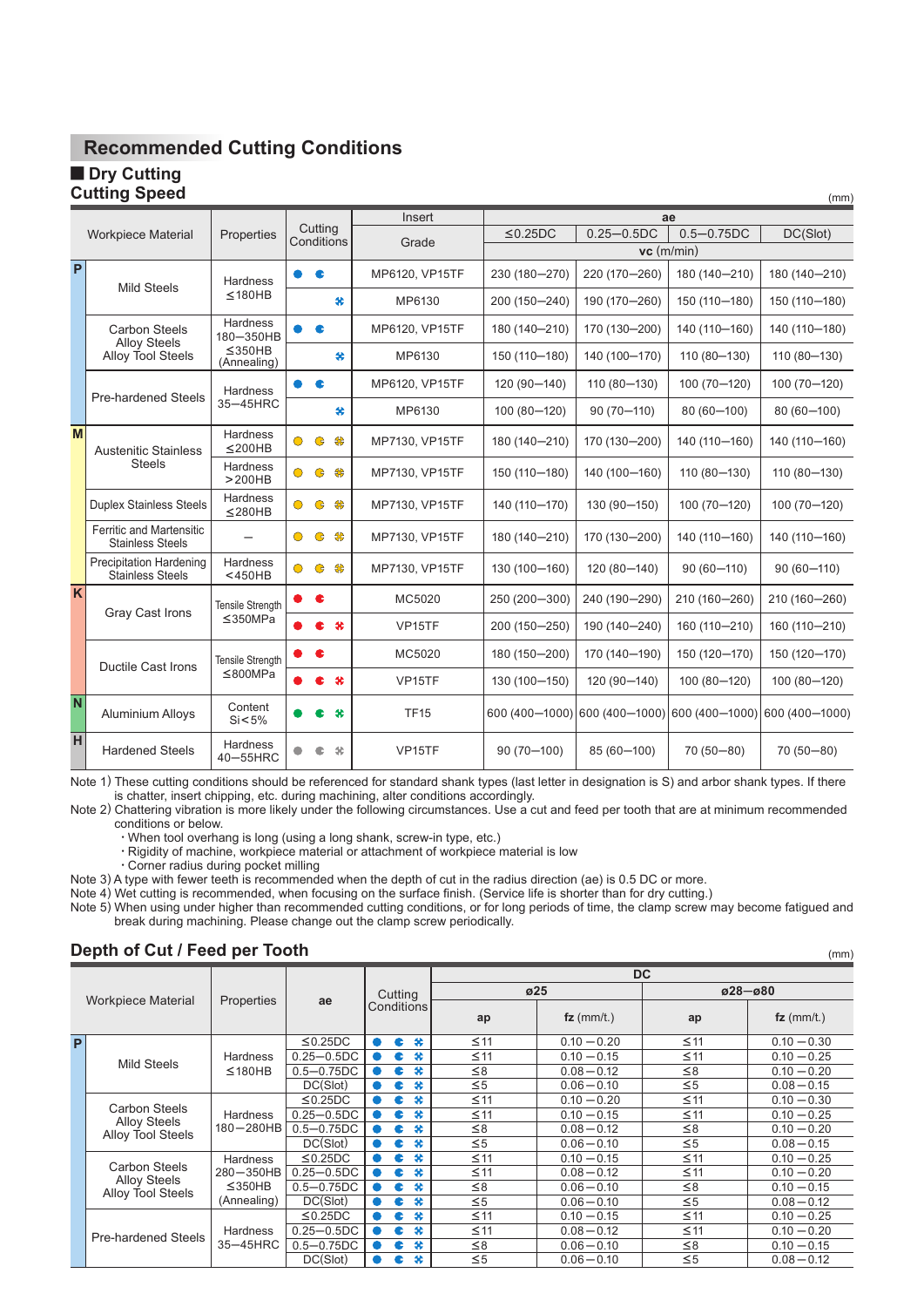$028 - 080$ 

 $\overline{DC}$ 

 $\overline{025}$ 

Cutting

ae

 $(mm)$ 

#### Depth of Cut / Feed per Tooth

Workpiece Material

 $\overline{M}$ 

 $\overline{\mathsf{K}}$ 

 $\overline{\mathsf{N}}$ 

 $H$ 

Properties

| vvorkpiece iviateriai           | Properties                               | ae             | Conditions                  | ap                    | $fz$ (mm/t.)                   | ap                     | $fz$ (mm/t.)                   |
|---------------------------------|------------------------------------------|----------------|-----------------------------|-----------------------|--------------------------------|------------------------|--------------------------------|
|                                 |                                          | $\leq$ 0.25DC  | $\bullet$<br>$\bullet$      | $\leq$ 11             | $0.10 - 0.20$                  | $\leq$ 11              | $0.10 - 0.20$                  |
|                                 |                                          |                | \$                          | $\leq$ 11             | $0.08 - 0.15$                  | $\leq$ 11              | $0.08 - 0.15$                  |
|                                 |                                          | $0.25 - 0.5DC$ | $\bullet$<br>$\bullet$      | $\leq$ 11             | $0.08 - 0.15$                  | $\leq$ 11              | $0.08 - 0.15$                  |
| <b>Austenitic Stainless</b>     |                                          |                | \$                          | $\leq$ 11             | $0.08 - 0.12$                  | $\leq$ 11              | $0.08 - 0.12$                  |
| <b>Steels</b>                   |                                          | $0.5 - 0.75DC$ | $\bullet$<br>$\bullet$      | $\leq 8$              | $0.08 - 0.12$                  | $\leq 8$               | $0.08 - 0.12$                  |
|                                 |                                          |                | \$                          | $\leq 8$              | $0.06 - 0.10$                  | $\leq 8$               | $0.06 - 0.10$                  |
|                                 |                                          | DC(Slot)       | $\bullet$<br>$\bullet$      | $\leq\!5$             | $0.06 - 0.10$                  | $\leq 5$               | $0.06 - 0.10$                  |
|                                 |                                          |                | \$                          | $\leq\!5$             | $0.06 - 0.08$                  | $\leq$ 5               | $0.06 - 0.08$                  |
|                                 |                                          | $≤0.25DC$      | $\bullet$<br>$\bullet$      | $\leq$ 11             | $0.10 - 0.20$                  | $\leq 11$              | $0.10 - 0.20$                  |
|                                 |                                          |                | \$                          | $\leq$ 11             | $0.08 - 0.15$                  | $\leq$ 11              | $0.08 - 0.15$                  |
|                                 |                                          | $0.25 - 0.5DC$ | $\overline{G}$<br>$\bullet$ | $\leq$ 11             | $0.08 - 0.15$                  | $\leq$ 11              | $0.08 - 0.15$                  |
| Duplex Stainless Steels         | Hardness                                 |                | 需                           | $\leq$ 11             | $0.08 - 0.12$                  | $\leq$ 11              | $0.08 - 0.12$                  |
|                                 | $\leq$ 280HB                             | $0.5 - 0.75DC$ | $\bullet$<br>$\circ$        | $\leq 8$              | $0.08 - 0.12$                  | $\leq 8$               | $0.08 - 0.12$                  |
|                                 |                                          |                | \$                          | $\leq 8$              | $0.06 - 0.10$                  | $\leq 8$               | $0.06 - 0.10$                  |
|                                 |                                          | DC(Slot)       | $\bullet$<br>$\bullet$      | $\leq\!5$             | $0.06 - 0.10$                  | $\leq 5$               | $0.06 - 0.10$                  |
|                                 |                                          |                | \$                          | $\leq\!5$             | $0.06 - 0.08$                  | $\leq 5$               | $0.06 - 0.08$                  |
|                                 |                                          | ≤0.25DC        | $\bullet$<br>$\bullet$      | $\leq$ 11             | $0.10 - 0.20$                  | $\leq$ 11              | $0.10 - 0.20$                  |
|                                 |                                          |                | \$                          | $\leq$ 11             | $0.08 - 0.15$                  | $\leq$ 11              | $0.08 - 0.15$                  |
|                                 |                                          | $0.25 - 0.5DC$ | $\mathbf G$<br>$\bullet$    | $\leq$ 11             | $0.08 - 0.15$                  | $\leq$ 11              | $0.08 - 0.15$                  |
| <b>Ferritic and Martensitic</b> |                                          |                | \$                          | $\leq$ 11             | $0.08 - 0.12$                  | $\leq$ 11              | $0.08 - 0.12$                  |
| <b>Stainless Steels</b>         |                                          | $0.5 - 0.75DC$ | $\bullet$<br>$\bullet$      | $\leq 8$              | $0.08 - 0.12$                  | $\leq$ 8               | $0.08 - 0.12$                  |
|                                 |                                          |                | \$                          | $\leq 8$              | $0.06 - 0.10$                  | $\leq 8$               | $0.06 - 0.10$                  |
|                                 |                                          | DC(Slot)       | $\bullet$<br>$\bullet$      | $\leq 5$              | $0.06 - 0.10$                  | $\leq 5$               | $0.06 - 0.10$                  |
|                                 |                                          |                | \$                          | $\leq\!5$             | $0.06 - 0.08$                  | $\leq$ 5               | $0.06 - 0.08$                  |
|                                 |                                          | $\leq$ 0.25DC  | $\bullet$<br>O              | $\leq 11$             | $0.10 - 0.15$                  | $\leq 11$              | $0.10 - 0.15$                  |
|                                 |                                          |                | \$                          | $\leq$ 11             | $0.08 - 0.12$                  | $\leq 11$              | $0.08 - 0.12$                  |
|                                 | Hardness<br>$<$ 450HB                    | $0.25 - 0.5DC$ | $\bullet$<br>$\bullet$      | $\leq$ 11             | $0.08 - 0.12$                  | $\leq$ 11              | $0.08 - 0.12$                  |
| <b>Precipitation Hardening</b>  |                                          |                | \$                          | $\leq$ 11             | $0.08 - 0.12$                  | $\leq$ 11              | $0.06 - 0.10$                  |
| <b>Stainless Steels</b>         |                                          | $0.5 - 0.75DC$ | $\bullet$<br>$\bullet$      | $\leq$ 8              | $0.06 - 0.10$                  | $\leq 8$               | $0.06 - 0.10$                  |
|                                 |                                          |                | 需                           | $\leq 8$              | $0.06 - 0.08$                  | $\leq 8$               | $0.06 - 0.08$                  |
|                                 |                                          | DC(Slot)       | G<br>$\bullet$              | $\leq 5$              | $0.06 - 0.10$                  | $\leq\!5$              | $0.06 - 0.10$                  |
|                                 |                                          |                | \$                          | $\leq\!5$             | $0.06 - 0.08$                  | $\overline{\leq}$      | $0.06 - 0.08$                  |
|                                 | <b>Tensile Strength</b><br>$\leq$ 350MPa | ≤0.25DC        | ¢                           | $\leq 11$             | $0.10 - 0.20$                  | $\leq$ 11              | $0.10 - 0.30$                  |
|                                 |                                          |                | ×                           | $\leq$ 11             | $0.08 - 0.15$                  | $\leq 11$              | $0.10 - 0.25$                  |
|                                 |                                          | $0.25 - 0.5DC$ | c<br>₩                      | $\leq$ 11             | $0.08 - 0.15$                  | $\leq$ 11              | $0.10 - 0.25$                  |
| Gray Cast Irons                 |                                          |                | ¢                           | $\leq$ 11             | $0.08 - 0.12$                  | $\leq$ 11              | $0.10 - 0.20$                  |
|                                 |                                          | $0.5 - 0.75DC$ | ×                           | $\leq 8$              | $0.08 - 0.12$                  | ${\leq}8$              | $0.10 - 0.20$                  |
|                                 |                                          |                | c                           | $\leq 8$              | $0.06 - 0.10$                  | $\leq 8$               | $0.08 - 0.15$                  |
|                                 |                                          | DC(Slot)       | ₩                           | $\leq\!5$             | $0.06 - 0.10$<br>$0.06 - 0.08$ | $\leq 5$               | $0.08 - 0.15$<br>$0.08 - 0.12$ |
|                                 |                                          |                | ¢                           | $\leq 5$<br>$\leq$ 11 | $0.10 - 0.20$                  | $\leq\!5$<br>$\leq$ 11 | $0.10 - 0.25$                  |
|                                 |                                          | $\leq$ 0.25DC  | ×                           | $\leq$ 11             | $0.10 - 0.15$                  | $\leq$ 11              | $0.10 - 0.20$                  |
|                                 |                                          |                | ¢                           | $\leq$ 11             | $0.10 - 0.15$                  | $\leq$ 11              | $0.10 - 0.20$                  |
|                                 | <b>Tensile Strength</b>                  | $0.25 - 0.5DC$ | 关                           | $\leq$ 11             | $0.08 - 0.12$                  | $\leq$ 11              | $0.10 - 0.15$                  |
| Ductile Cast Irons              | ≤800MPa                                  |                | ¢                           | $\leq 8$              | $0.08 - 0.12$                  | $\leq 8$               | $0.10 - 0.15$                  |
|                                 |                                          | $0.5 - 0.75DC$ | *                           | $\leq 8$              | $0.08 - 0.12$                  | $\leq 8$               | $0.08 - 0.12$                  |
|                                 |                                          |                | ¢                           | $\leq 5$              | $0.06 - 0.10$                  | $\leq 5$               | $0.08 - 0.12$                  |
|                                 |                                          | DC(Slot)       | ×                           | $\leq\!5$             | $0.06 - 0.08$                  | $\leq$ 5               | $0.06 - 0.10$                  |
|                                 |                                          |                | C                           | $\leq$ 11             | $0.10 - 0.25$                  | $\leq$ 11              | $0.10 - 0.25$                  |
|                                 |                                          | ≤0.25DC        | ×                           | $\leq$ 11             | $0.10 - 0.20$                  | $\leq$ 11              | $0.10 - 0.20$                  |
|                                 |                                          |                | C<br>o                      | $\leq$ 11             | $0.10 - 0.20$                  | $\leq$ 11              | $0.10 - 0.20$                  |
|                                 | Content                                  | $0.25 - 0.5DC$ | ×                           | $\leq$ 11             | $0.10 - 0.15$                  | $\leq$ 11              | $0.10 - 0.15$                  |
| <b>Aluminium Alloys</b>         | Si < 5%                                  |                | C                           | $\leq 8$              | $0.06 - 0.15$                  | $\leq$ 8               | $0.08 - 0.15$                  |
|                                 |                                          | $0.5 - 0.75DC$ | #                           | $\leq 8$              | $0.06 - 0.15$                  | $\leq 8$               | $0.08 - 0.15$                  |
|                                 |                                          |                | C                           | $\leq 5$              | $0.06 - 0.15$                  | $\leq\!5$              | $0.08 - 0.15$                  |
|                                 |                                          | DC(Slot)       | ₩                           | $\leq\!5$             | $0.06 - 0.15$                  | $\leq 5$               | $0.08 - 0.12$                  |
|                                 |                                          |                | ¢<br>$\bullet$              | $\leq\!5$             | $0.08 - 0.15$                  | $\leq\!5$              | $0.08 - 0.15$                  |
|                                 |                                          | $\leq$ 0.25DC  | 劣                           | $\leq\!5$             | $0.08 - 0.12$                  | $\leq 5$               | $0.08 - 0.12$                  |
|                                 |                                          |                | ¢                           | $\leq 4$              | $0.08 - 0.12$                  | $\leq 4$               | $0.08 - 0.12$                  |
|                                 | Hardness                                 | $0.25 - 0.5DC$ | 华                           | $\leq 4$              | $0.06 - 0.10$                  | $\leq 4$               | $0.06 - 0.10$                  |
| <b>Hardened Steels</b>          | 40-55HRC                                 |                | ¢<br>0                      | $\leq$ 3              | $0.06 - 0.10$                  | $\leq$ 3               | $0.06 - 0.10$                  |
|                                 |                                          | $0.5 - 0.75DC$ | 朵                           | $\leq$ 3              | $0.06 - 0.08$                  | $\leq$ 3               | $0.06 - 0.08$                  |
|                                 |                                          |                | ¢<br>$\bullet$              | $\leq$ 2              | $0.06 - 0.10$                  | $\leq$ 2               | $0.06 - 0.10$                  |
|                                 |                                          | DC(Slot)       | 关                           | $\leq$ 2              | $0.06 - 0.08$                  | $\leq$ 2               | $0.06 - 0.08$                  |

Note 1) These cutting conditions should be referenced for standard shank types (last letter in designation is S) and arbor shank types. If there<br>is chatter, insert chipping, etc. during machining, alter conditions accordin

Note 2) Chattering vibration is more likely under the following chromosol cost and the set of the conditions or below<br>
Conditions or below<br>
One thang is long (using a long shank, screw-in type, etc.)<br>
The conditions of mac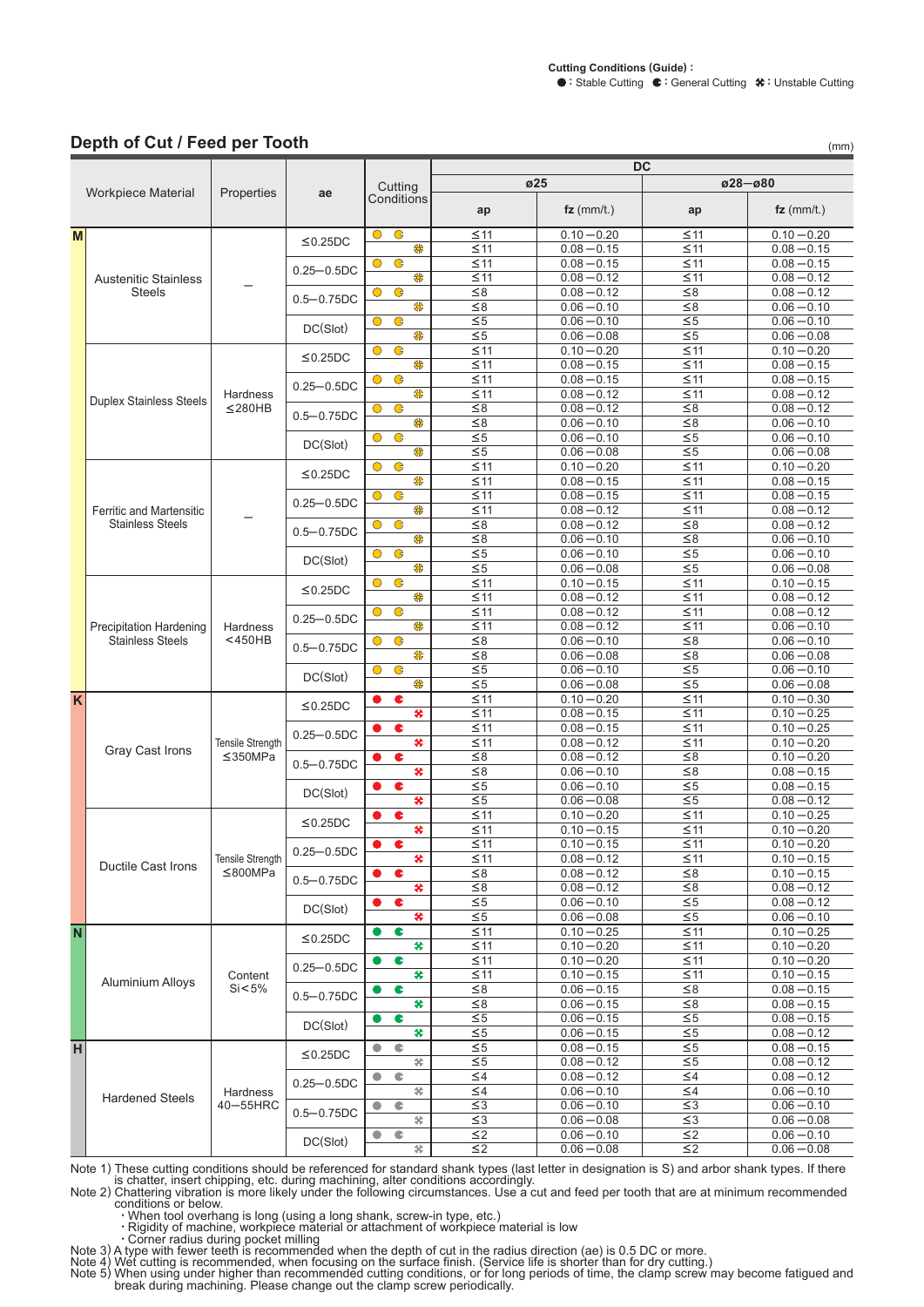**Net Cutting Cutting Speed**

|                         |                                                                  |                                                   |                                | Insert                                       |                |                | ae             |                |
|-------------------------|------------------------------------------------------------------|---------------------------------------------------|--------------------------------|----------------------------------------------|----------------|----------------|----------------|----------------|
|                         | <b>Workpiece Material</b>                                        | Properties                                        | Cutting                        |                                              | $≤0.25DC$      | $0.25 - 0.5DC$ | $0.5 - 0.75DC$ | DC(Slot)       |
|                         |                                                                  |                                                   | Conditions                     | Grade                                        |                |                | $vc$ (m/min)   |                |
| P                       | <b>Mild Steels</b>                                               | Hardness<br>≤180HB                                |                                | MP6120<br>₩<br>MP6130<br>VP <sub>15</sub> TF | 140 (100-190)  | 130 (90-180)   | 100 (70-120)   | 100 (70-120)   |
|                         | <b>Carbon Steels</b><br><b>Alloy Steels</b><br>Alloy Tool Steels | Hardness<br>180-350HB<br>$≤$ 350HB<br>(Annealing) | ₩                              | MP6120<br>MP6130<br>VP <sub>15</sub> TF      | 120 (90-140)   | 110 (80-130)   | 100 (70-120)   | 100 (70-120)   |
|                         | <b>Pre-hardened Steels</b>                                       | <b>Hardness</b><br>35-45HRC                       | c                              | MP6120<br>MP6130<br>₩<br>VP15TF              | 100 (80-120)   | 90 (70-110)    | 80 (60-100)    | 80 (60-100)    |
| M                       | <b>Austenitic Stainless</b>                                      | Hardness<br>$\leq$ 200HB                          | ₩<br>G<br>$\bigcirc$           | MP7130, VP15TF                               | 120 (100-150)  | 110 (90-140)   | 90 (70—120)    | 90 (70–120)    |
|                         | <b>Steels</b>                                                    | Hardness<br>>200HB                                | ₩<br>$\mathbf G$<br>$\bigcirc$ | MP7130, VP15TF                               | 100 (80-130)   | 90 (70-120)    | 70 (50-100)    | 70 (50 - 100)  |
|                         | <b>Duplex Stainless Steels</b>                                   | Hardness<br>$\leq$ 280HB                          | $\bullet$<br>₩<br>$\bullet$    | MP7130, VP15TF                               | 100 (80-130)   | 90 (70-120)    | 70 (50-100)    | 70 (50-100)    |
|                         | <b>Ferritic and Martensitic</b><br><b>Stainless Steels</b>       |                                                   | ₩<br>$\bullet$<br>$\bullet$    | MP7130, VP15TF                               | 120 (100-150)  | 110 (90-140)   | 90 (70-120)    | 90 (70-120)    |
|                         | <b>Precipitation Hardening</b><br><b>Stainless Steels</b>        | Hardness<br>$<$ 450HB                             | ₩<br>$\circ$<br>$\mathbf G$    | MP7130, VP15TF                               | 90 (70-120)    | 80 (60-110)    | 60 (40 - 90)   | 60 (40 - 90)   |
| K                       | Gray Cast Irons                                                  | Tensile Strength                                  | С                              | MC5020                                       | 180 (160-220)  | 170 (150-210)  | 150 (130-190)  | 150 (130-190)  |
|                         |                                                                  | $≤$ 350MPa                                        | ₩<br>c                         | VP <sub>15</sub> TF                          | 130 (100-150)  | 120 (90-140)   | 100 (80-120)   | 100 (80-120)   |
|                         | <b>Ductile Cast Irons</b>                                        | Tensile Strength                                  | c                              | MC5020                                       | 160 (140-180)  | 150 (130-170)  | 130 (110-150)  | 130 (110-150)  |
|                         |                                                                  | ≤800MPa                                           | ₩<br>œ                         | VP <sub>15</sub> TF                          | 110 (80-140)   | 100 (70-130)   | 80 (60-120)    | 80 (60-120)    |
| $\overline{\mathsf{N}}$ | Aluminium Alloys                                                 | Content<br>$Si < 5\%$                             | ₩                              | <b>TF15</b>                                  | 600 (400-1000) | 600 (400-1000) | 600 (400-1000) | 600 (400-1000) |
| S                       | <b>Titanium Alloys</b>                                           |                                                   | c                              | MP9120, VP15TF                               | $50(40 - 70)$  | 50 (40-70)     | $50(40 - 70)$  | 50 (40-70)     |
|                         | $(Ti-6Al-4V,etc.)$                                               |                                                   |                                | ×<br>MP9130                                  | 40 (30 - 60)   | 40 (30 - 60)   | $40(30 - 60)$  | 40 (30-60)     |
|                         | <b>Titanium Alloys</b>                                           |                                                   |                                | MP9120, VP15TF                               | $30(20 - 40)$  | $30(20 - 40)$  | $30(20 - 40)$  | $30(20 - 40)$  |
|                         | (Ti-5Al-5V-5Mo-3Cr,etc.)                                         |                                                   |                                | ₩<br>MP9130                                  | $30(20 - 40)$  | $30(20 - 40)$  | $30(20-40)$    | $30(20 - 40)$  |
|                         |                                                                  |                                                   | c                              | MP9120, VP15TF                               | $40(30 - 60)$  | 40 (30 - 60)   | $40(30 - 60)$  | 40 (30 - 60)   |
|                         | <b>Heat Resistant Alloys</b>                                     |                                                   |                                | #<br>MP9130                                  | $30(20 - 40)$  | $30(20-40)$    | $30(20-40)$    | $30(20 - 40)$  |
| H                       | <b>Hardened Steels</b>                                           | Hardness<br>40-55HRC                              | 爷<br>$\bullet$                 | VP <sub>15</sub> TF                          | $90(70 - 100)$ | 85 (60-100)    | 70 (50 - 80)   | 70 (50 - 80)   |

(mm)

Note 1) These cutting conditions should be referenced for standard shank types (last letter in designation is S) and arbor shank types. If there is chatter, insert chipping, etc. during machining, alter conditions accordingly.

Note 2) Chattering vibration is more likely under the following circumstances. Use a cut and feed per tooth that are at minimum recommended conditions or below.

・When tool overhang is long (using a long shank, screw-in type, etc.)

・Rigidity of machine, workpiece material or attachment of workpiece material is low

・Corner radius during pocket milling

Note 3) A type with fewer teeth is recommended when the depth of cut in the radius direction (ae) is 0.5 DC or more.

Note 4) Wet cutting is recommended, when focusing on the surface finish. (Service life is shorter than for dry cutting.)

Note 5) When using under higher than recommended cutting conditions, or for long periods of time, the clamp screw may become fatigued and break during machining. Please change out the clamp screw periodically.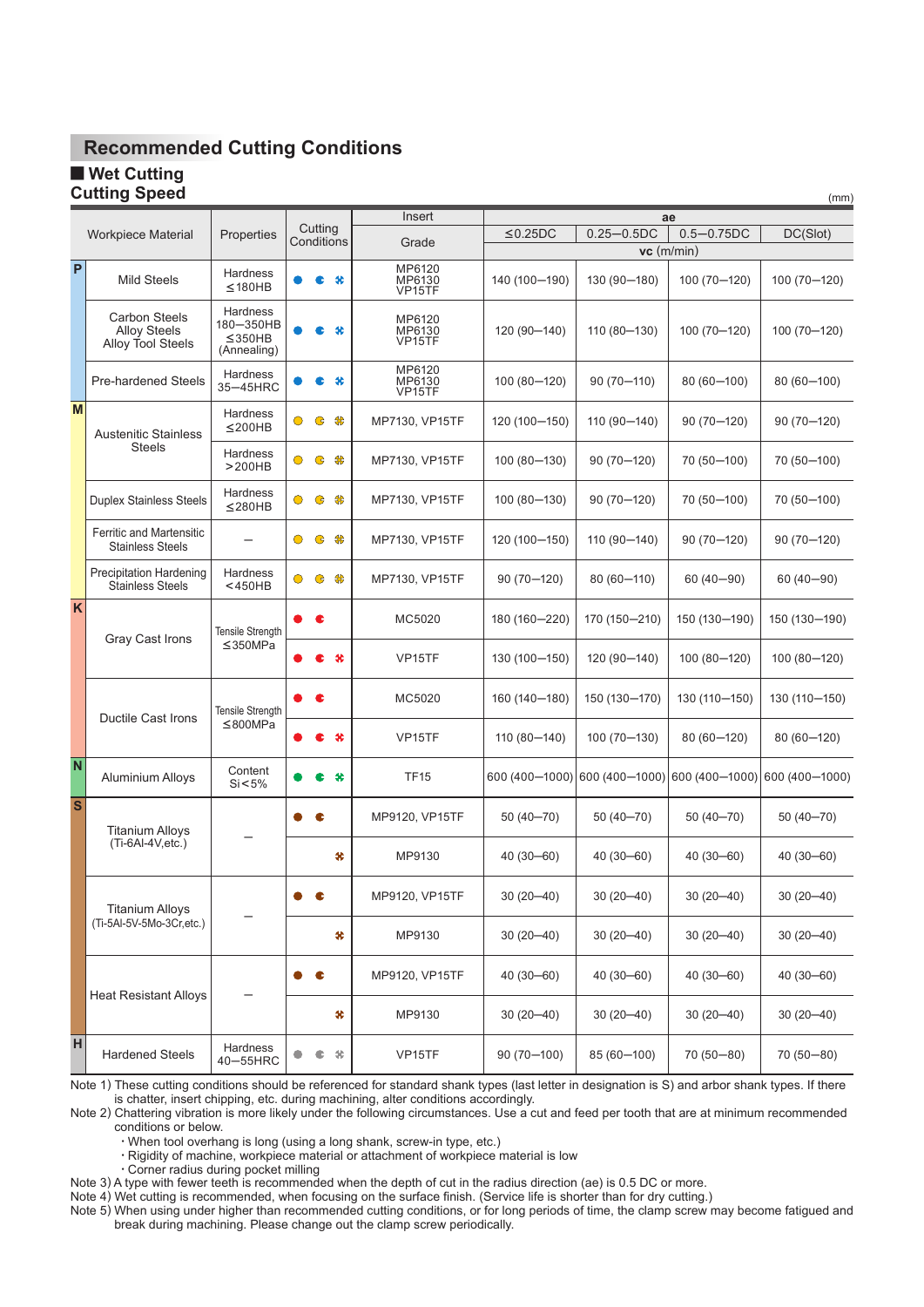#### Depth of Cut / Feed per Tooth

|   | Depth of Cut / Feed per Tooth                                    |              |                |           |             |    |           |                        |           | (mm)          |
|---|------------------------------------------------------------------|--------------|----------------|-----------|-------------|----|-----------|------------------------|-----------|---------------|
|   |                                                                  |              |                | Cutting   |             |    |           | DC<br>$\varnothing$ 25 |           | ø28-ø80       |
|   | Workpiece Material                                               | Properties   | ae             |           | Conditions  |    |           |                        |           |               |
|   |                                                                  |              |                |           |             |    | ap        | $fz$ (mm/t.)           | ap        | $fz$ (mm/t.)  |
| P |                                                                  |              | $\leq$ 0.25DC  |           | c           | ₩  | $\leq$ 11 | $0.10 - 0.20$          | $\leq$ 11 | $0.10 - 0.30$ |
|   | <b>Mild Steels</b>                                               | Hardness     | $0.25 - 0.5DC$ |           | c           | ×  | $\leq$ 11 | $0.10 - 0.15$          | $\leq$ 11 | $0.10 - 0.25$ |
|   |                                                                  | $\leq$ 180HB | $0.5 - 0.75DC$ |           | c           | ₩  | $\leq 8$  | $0.08 - 0.12$          | $\leq 8$  | $0.10 - 0.20$ |
|   |                                                                  |              | DC(Slot)       |           | c           | ₩  | $\leq 5$  | $0.06 - 0.10$          | $\leq 5$  | $0.08 - 0.15$ |
|   |                                                                  |              | $\leq$ 0.25DC  |           | c           | ₩  | $\leq$ 11 | $0.10 - 0.20$          | $\leq$ 11 | $0.10 - 0.30$ |
|   | <b>Carbon Steels</b><br><b>Alloy Steels</b>                      | Hardness     | $0.25 - 0.5DC$ |           | c           | ₩  | $\leq$ 11 | $0.10 - 0.15$          | $\leq$ 11 | $0.10 - 0.25$ |
|   | Alloy Tool Steels                                                | 180-280HB    | $0.5 - 0.75DC$ |           | c           | ×  | $\leq$ 8  | $0.08 - 0.12$          | $\leq$ 8  | $0.10 - 0.20$ |
|   |                                                                  |              | DC(Slot)       |           | c           | ×  | $\leq 5$  | $0.06 - 0.10$          | $\leq 5$  | $0.08 - 0.15$ |
|   |                                                                  | Hardness     | $\leq$ 0.25DC  |           | c           | *  | $\leq$ 11 | $0.10 - 0.15$          | $\leq$ 11 | $0.10 - 0.25$ |
|   | <b>Carbon Steels</b><br><b>Alloy Steels</b><br>Alloy Tool Steels | 280-350HB    | $0.25 - 0.5DC$ |           | c           | ₩  | $\leq$ 11 | $0.08 - 0.12$          | $\leq$ 11 | $0.10 - 0.20$ |
|   |                                                                  | $\leq$ 350HB | $0.5 - 0.75DC$ |           | c           | ₩  | $\leq$ 8  | $0.06 - 0.10$          | $\leq 8$  | $0.10 - 0.15$ |
|   |                                                                  | (Annealing)  | DC(Slot)       |           | c           | ₩  | $\leq 5$  | $0.06 - 0.10$          | $\leq 5$  | $0.08 - 0.12$ |
|   |                                                                  |              | $≤0.25DC$      |           | c           | ₩  | $≤11$     | $0.10 - 0.15$          | $≤11$     | $0.10 - 0.25$ |
|   | <b>Pre-hardened Steels</b>                                       | Hardness     | $0.25 - 0.5DC$ |           | c           | ×  | $≤11$     | $0.08 - 0.12$          | $≤11$     | $0.10 - 0.20$ |
|   |                                                                  | 35-45HRC     | $0.5 - 0.75DC$ |           | c           | ×  | $\leq 8$  | $0.06 - 0.10$          | $\leq 8$  | $0.10 - 0.15$ |
|   |                                                                  |              | DC(Slot)       |           | c           | ₩  | $\leq 5$  | $0.06 - 0.10$          | $\leq 5$  | $0.08 - 0.12$ |
| M |                                                                  |              |                | $\bullet$ | $\mathbf G$ |    | $\leq$ 11 | $0.10 - 0.20$          | $≤11$     | $0.10 - 0.20$ |
|   |                                                                  |              | $\leq$ 0.25DC  |           |             | \$ | $\leq$ 11 | $0.08 - 0.15$          | $≤11$     | $0.08 - 0.15$ |
|   |                                                                  |              |                | $\bullet$ | $\mathbf G$ |    | $\leq$ 11 | $0.08 - 0.12$          | $\leq$ 11 | $0.08 - 0.15$ |
|   | <b>Austenitic Stainless</b><br><b>Steels</b>                     |              | $0.25 - 0.5DC$ |           |             | \$ | $\leq$ 11 | $0.06 - 0.10$          | $\leq$ 11 | $0.08 - 0.12$ |
|   |                                                                  |              |                | $\bullet$ | $\bullet$   |    | $\leq 8$  | $0.06 - 0.10$          | $\leq 8$  | $0.08 - 0.12$ |
|   |                                                                  |              | $0.5 - 0.75DC$ |           |             | ₩  | $\leq 8$  | $0.06 - 0.10$          | ≤8        | $0.06 - 0.10$ |
|   |                                                                  |              |                | $\bullet$ | $\bullet$   |    | $\leq 5$  | $0.06 - 0.10$          | $\leq 5$  | $0.06 - 0.10$ |
|   |                                                                  |              | DC(Slot)       |           |             | ₩  | $\leq 5$  | $0.06 - 0.08$          | $\leq 5$  | $0.06 - 0.08$ |
|   |                                                                  |              | $\leq$ 0.25DC  | $\bullet$ | $\mathbf G$ |    | $\leq$ 11 | $0.10 - 0.20$          | $\leq$ 11 | $0.10 - 0.20$ |
|   |                                                                  |              |                |           |             | \$ | $\leq$ 11 | $0.08 - 0.15$          | $\leq$ 11 | $0.08 - 0.15$ |
|   |                                                                  |              |                | $\bullet$ | $\mathbf G$ |    | $\leq$ 11 | $0.08 - 0.15$          | $\leq$ 11 | $0.08 - 0.15$ |
|   |                                                                  | Hardness     | $0.25 - 0.5DC$ |           |             | ₩  | $\leq$ 11 | $0.08 - 0.12$          | $\leq$ 11 | $0.08 - 0.12$ |
|   | <b>Duplex Stainless Steels</b>                                   | $≤$ 280HB    |                | $\bullet$ | $\mathbf G$ |    | $\leq 8$  | $0.08 - 0.12$          | $\leq 8$  | $0.08 - 0.12$ |
|   |                                                                  |              | $0.5 - 0.75DC$ |           |             | ₩  | $\leq 8$  | $0.06 - 0.10$          | $\leq 8$  | $0.06 - 0.10$ |
|   |                                                                  |              | DC(Slot)       | $\bullet$ | G           |    | $\leq 5$  | $0.06 - 0.10$          | $\leq 5$  | $0.06 - 0.10$ |
|   |                                                                  |              |                |           |             | ₩  | $\leq 5$  | $0.06 - 0.08$          | $\leq 5$  | $0.06 - 0.08$ |
|   |                                                                  |              |                | $\bullet$ | $\bullet$   |    | $\leq$ 11 | $0.10 - 0.20$          | $\leq$ 11 | $0.10 - 0.20$ |
|   |                                                                  |              | $≤$ 0.25DC     |           |             | ₩  | $\leq$ 11 | $0.08 - 0.15$          | $\leq$ 11 | $0.08 - 0.15$ |
|   |                                                                  |              |                | $\bullet$ | $\bullet$   |    | $\leq$ 11 | $0.08 - 0.15$          | $\leq$ 11 | $0.08 - 0.15$ |
|   | <b>Ferritic and Martensitic</b>                                  |              | $0.25 - 0.5DC$ |           |             | ₩  | $\leq$ 11 | $0.08 - 0.12$          | $\leq$ 11 | $0.08 - 0.12$ |
|   | <b>Stainless Steels</b>                                          |              |                | $\bullet$ | $\bullet$   |    | $\leq 8$  | $0.08 - 0.12$          | $\leq 8$  | $0.08 - 0.12$ |
|   |                                                                  |              | $0.5 - 0.75DC$ |           |             | \$ | $\leq 8$  | $0.06 - 0.10$          | $\leq 8$  | $0.06 - 0.10$ |
|   |                                                                  |              | DC(Slot)       | $\bullet$ | $\bullet$   |    | $\leq 5$  | $0.06 - 0.10$          | $\leq 5$  | $0.06 - 0.10$ |
|   |                                                                  |              |                |           |             | \$ | $\leq 5$  | $0.06 - 0.08$          | $\leq 5$  | $0.06 - 0.08$ |
|   |                                                                  |              |                | $\bullet$ | $\bullet$   |    | $\leq$ 11 | $0.10 - 0.15$          | $\leq$ 11 | $0.10 - 0.15$ |
|   |                                                                  |              | ≤0.25DC        |           |             | \$ | $\leq$ 11 | $0.08 - 0.12$          | $\leq$ 11 | $0.08 - 0.12$ |
|   |                                                                  |              |                | $\bullet$ | $\bullet$   |    | $\leq$ 11 | $0.08 - 0.12$          | $\leq$ 11 | $0.08 - 0.12$ |
|   | <b>Precipitation Hardening</b>                                   | Hardness     | $0.25 - 0.5DC$ |           |             | \$ | $\leq$ 11 | $0.08 - 0.12$          | $\leq$ 11 | $0.08 - 0.12$ |
|   | <b>Stainless Steels</b>                                          | $<$ 450HB    | $0.5 - 0.75DC$ | $\bullet$ | G           |    | $\leq 8$  | $0.06 - 0.10$          | $\leq 8$  | $0.06 - 0.10$ |
|   |                                                                  |              |                |           |             | \$ | $\leq 8$  | $0.06 - 0.08$          | $\leq 8$  | $0.06 - 0.08$ |
|   |                                                                  |              | DC(Slot)       | $\bullet$ | $\mathbf G$ |    | $\leq 5$  | $0.06 - 0.10$          | $\leq 5$  | $0.06 - 0.10$ |
|   |                                                                  |              |                |           |             | \$ | $\leq 5$  | $0.06 - 0.08$          | $\leq 5$  | $0.06 - 0.08$ |

Note 1) These cutting conditions should be referenced for standard shank types (last letter in designation is S) and arbor shank types. If there is chatter, insert chipping, etc. during machining, alter conditions accordingly.<br>Note 2) Chattering vibration is more likely under the following circumstances. Use a cut and feed per tooth that are at minimum recommended<br>

conditions or below.

· When tool overhang is long (using a long shank, screw-in type, etc.)

· Rigidity of machine, workpiece material or attachment of workpiece material is low

· Corner radius during pocket milling

Note 3) A type with fewer teeth is recommended when the depth of cut in the radius direction (ae) is 0.5 DC or more.

Note 4) Wet cutting is recommended, when focusing on the surface finish. (Service life is shorter than for dry cutting.)

Note 5) When using under higher than recommended cutting conditions, or for long periods of time, the clamp screw may become fatigued and break during machining. Please change out the clamp screw periodically.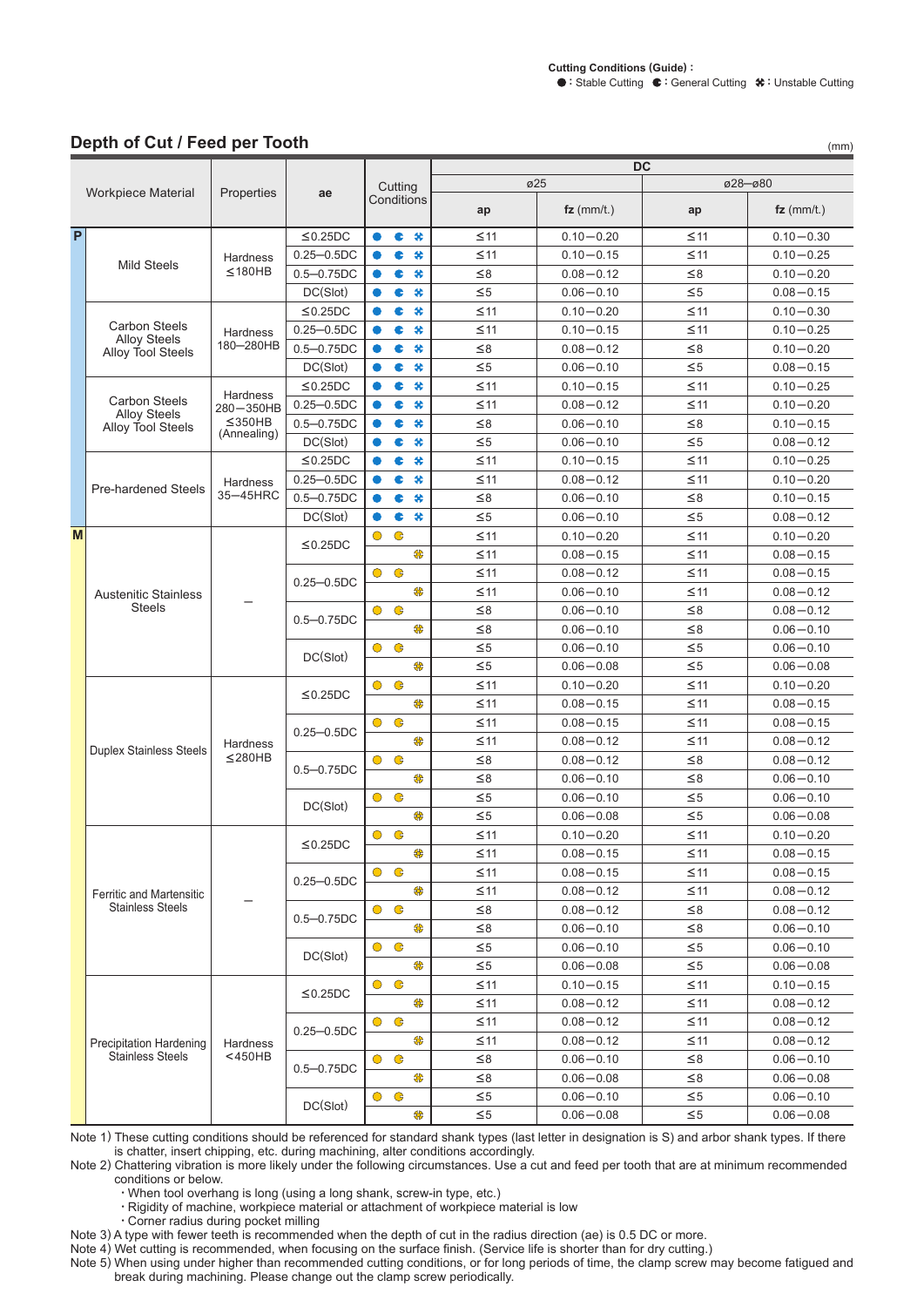### **Wet Cutting**

#### Depth of Cut / Feed per Tooth

|                         |                              |                    |                |                        | DC            |               |               |               |  |  |
|-------------------------|------------------------------|--------------------|----------------|------------------------|---------------|---------------|---------------|---------------|--|--|
|                         |                              |                    |                | Cutting                |               | ø25           |               | ø28-ø80       |  |  |
|                         | <b>Workpiece Material</b>    | Properties         | ae             | Conditions             | ap            | $fz$ (mm/t.)  | ap            | $fz$ (mm/t.)  |  |  |
| $\mathsf{K}$            |                              |                    |                | $\bullet$<br>$\bullet$ | $\leq$ 11     | $0.10 - 0.20$ | $\leq$ 11     | $0.10 - 0.30$ |  |  |
|                         |                              |                    | $\leq$ 0.25DC  | ₩                      | $\leq$ 11     | $0.08 - 0.15$ | $\leq$ 11     | $0.10 - 0.25$ |  |  |
|                         |                              |                    |                | c<br>0                 | $\leq$ 11     | $0.08 - 0.15$ | $\leq$ 11     | $0.10 - 0.25$ |  |  |
|                         |                              | Tensile Strength   | $0.25 - 0.5DC$ | 关                      | $\leq$ 11     | $0.08 - 0.12$ | $\leq$ 11     | $0.10 - 0.20$ |  |  |
|                         | Gray Cast Irons              | $\leq$ 350MPa      |                | ¢                      | $\leq 8$      | $0.08 - 0.12$ | $\leq 8$      | $0.10 - 0.20$ |  |  |
|                         |                              |                    | $0.5 - 0.75DC$ | ₩                      | $\leq 8$      | $0.06 - 0.10$ | $\leq 8$      | $0.08 - 0.15$ |  |  |
|                         |                              |                    | DC(Slot)       | $\bullet$<br>0         | $\leq 5$      | $0.06 - 0.10$ | $\leq 5$      | $0.08 - 0.15$ |  |  |
|                         |                              |                    | 关              | $\leq 5$               | $0.06 - 0.08$ | $\leq 5$      | $0.08 - 0.12$ |               |  |  |
|                         |                              |                    |                | ¢                      | $\leq$ 11     | $0.10 - 0.20$ | $\leq$ 11     | $0.10 - 0.25$ |  |  |
|                         |                              |                    | $\leq$ 0.25DC  | ₩                      | $\leq 11$     | $0.10 - 0.15$ | $\leq 11$     | $0.10 - 0.20$ |  |  |
|                         |                              |                    | $0.25 - 0.5DC$ | ¢                      | $\leq 11$     | $0.10 - 0.15$ | $\leq 11$     | $0.10 - 0.20$ |  |  |
|                         | <b>Ductile Cast Irons</b>    | Tensile Strength   |                | 关                      | $\leq 11$     | $0.08 - 0.12$ | $\leq 11$     | $0.10 - 0.15$ |  |  |
|                         |                              | < 800 MPa          | $0.5 - 0.75DC$ | c                      | $\leq 8$      | $0.08 - 0.12$ | $\leq 8$      | $0.10 - 0.15$ |  |  |
|                         |                              |                    |                | ×                      | $\leq 8$      | $0.06 - 0.10$ | $\leq 8$      | $0.08 - 0.12$ |  |  |
|                         |                              |                    | DC(Slot)       | ¢                      | $\leq 5$      | $0.06 - 0.10$ | $\leq 5$      | $0.08 - 0.12$ |  |  |
|                         |                              |                    |                | ₩                      | $\leq 5$      | $0.06 - 0.08$ | $\leq 5$      | $0.06 - 0.10$ |  |  |
| N                       |                              |                    | $\leq$ 0.25DC  | c                      | $\leq$ 11     | $0.10 - 0.25$ | $\leq$ 11     | $0.10 - 0.25$ |  |  |
|                         |                              |                    |                | ₩                      | $\leq$ 11     | $0.10 - 0.20$ | $\leq$ 11     | $0.10 - 0.20$ |  |  |
|                         |                              |                    | $0.25 - 0.5DC$ | c                      | $\leq$ 11     | $0.10 - 0.20$ | $\leq$ 11     | $0.10 - 0.20$ |  |  |
|                         | <b>Aluminium Alloys</b>      | Content<br>Si < 5% |                | ×                      | $\leq$ 11     | $0.10 - 0.15$ | $\leq$ 11     | $0.10 - 0.15$ |  |  |
|                         |                              |                    | $0.5 - 0.75DC$ | c                      | $\leq 8$      | $0.06 - 0.15$ | $\leq 8$      | $0.08 - 0.15$ |  |  |
|                         |                              |                    |                | ₩                      | $\leq 8$      | $0.06 - 0.15$ | $\leq 8$      | $0.08 - 0.15$ |  |  |
|                         |                              |                    | DC(Slot)       | c<br>D                 | $\leq 5$      | $0.06 - 0.15$ | $\leq 5$      | $0.08 - 0.15$ |  |  |
|                         |                              |                    |                | ₩                      | $\leq 5$      | $0.06 - 0.15$ | $\leq 5$      | $0.08 - 0.12$ |  |  |
| $\overline{\mathbf{s}}$ |                              |                    | $\leq$ 0.25DC  | ×<br>c                 | $\leq$ 11     | $0.08 - 0.15$ | $\leq$ 11     | $0.08 - 0.15$ |  |  |
|                         | <b>Titanium Alloys</b>       |                    | $0.25 - 0.5DC$ | ₩<br>c                 | $\leq$ 11     | $0.08 - 0.12$ | $\leq$ 11     | $0.08 - 0.12$ |  |  |
|                         | $(Ti-6Al-4V,etc.)$           |                    | $0.5 - 0.75DC$ | ₩<br>c                 | $\leq 8$      | $0.06 - 0.10$ | $\leq 8$      | $0.06 - 0.10$ |  |  |
|                         |                              |                    | DC(Slot)       | ₩<br>c                 | $\leq 5$      | $0.06 - 0.10$ | $\leq 5$      | $0.06 - 0.10$ |  |  |
|                         |                              |                    | $\leq$ 0.25DC  | ×<br>c                 | $\leq$ 11     | $0.08 - 0.12$ | $\leq$ 11     | $0.08 - 0.12$ |  |  |
|                         | <b>Titanium Alloys</b>       |                    | $0.25 - 0.5DC$ | ×<br>c                 | $\leq$ 11     | $0.08 - 0.12$ | $\leq$ 11     | $0.08 - 0.12$ |  |  |
|                         | (Ti-5Al-5V-5Mo-3Cr,etc.)     |                    | $0.5 - 0.75DC$ | ₩<br>C                 | $\leq 8$      | $0.06 - 0.10$ | ≤8            | $0.06 - 0.10$ |  |  |
|                         |                              |                    | DC(Slot)       | ₩<br>c                 | $\leq 5$      | $0.06 - 0.10$ | $\leq 5$      | $0.06 - 0.10$ |  |  |
|                         |                              |                    | $\leq$ 0.25DC  | ₩<br>c                 | $\leq$ 11     | $0.08 - 0.12$ | $\leq$ 11     | $0.08 - 0.12$ |  |  |
|                         | <b>Heat Resistant Alloys</b> |                    | $0.25 - 0.5DC$ | C<br>₩                 | ≤11           | $0.08 - 0.12$ | ≤11           | $0.08 - 0.12$ |  |  |
|                         |                              |                    | $0.5 - 0.75DC$ | ₩<br>c                 | $\leq 8$      | $0.06 - 0.10$ | $\leq 8$      | $0.06 - 0.10$ |  |  |
|                         |                              |                    | DC(Slot)       | ₩<br>¢<br>0            | $\leq 5$      | $0.06 - 0.10$ | $\leq 5$      | $0.06 - 0.10$ |  |  |
| H                       |                              |                    | $\leq$ 0.25DC  | $\bullet$<br>$\bullet$ | $\leq 5$      | $0.08 - 0.15$ | $\leq 5$      | $0.08 - 0.15$ |  |  |
|                         |                              |                    |                | 爷                      | $\leq 5$      | $0.08 - 0.12$ | $\leq 5$      | $0.08 - 0.12$ |  |  |
|                         |                              |                    | $0.25 - 0.5DC$ | $\bullet$<br>$\bullet$ | $\leq$ 4      | $0.08 - 0.12$ | $\leq$ 4      | $0.08 - 0.12$ |  |  |
|                         | <b>Hardened Steels</b>       | Hardness           |                | 关                      | $\leq$ 4      | $0.06 - 0.10$ | $\leq$ 4      | $0.06 - 0.10$ |  |  |
|                         |                              | 40-55HRC           | $0.5 - 0.75DC$ | $\bullet$<br>$\bullet$ | $\leq$ 3      | $0.06 - 0.10$ | $\leq$ 3      | $0.06 - 0.10$ |  |  |
|                         |                              |                    |                | 关                      | $\leq$ 3      | $0.06 - 0.10$ | $\leq$ 3      | $0.06 - 0.08$ |  |  |
|                         |                              |                    | DC(Slot)       | $\bullet$<br>€         | $\leq$ 2      | $0.06 - 0.10$ | $\leq$ 2      | $0.06 - 0.10$ |  |  |
|                         |                              |                    |                | 爷                      | $\leq$ 2      | $0.06 - 0.10$ | $\leq$ 2      | $0.06 - 0.08$ |  |  |

 $(mm)$ 

Note 1) These cutting conditions should be referenced for standard shank types (last letter in designation is S) and arbor shank types. If there is chatter, insert chipping, etc. during machining, alter conditions accordingly.

Note 2) Chattering vibration is more likely under the following circumstances. Use a cut and feed per tooth that are at minimum recommended conditions or below.

· Corner radius during pocket milling

Note 3) A type with fewer teeth is recommended when the depth of cut in the radius direction (ae) is 0.5 DC or more.

Note 4) Wet cutting is recommended, when focusing on the surface finish. (Service life is shorter than for dry cutting.)

Note 5) When using under higher than recommended cutting conditions, or for long periods of time, the clamp screw may become fatigued and break during machining. Please change out the clamp screw periodically.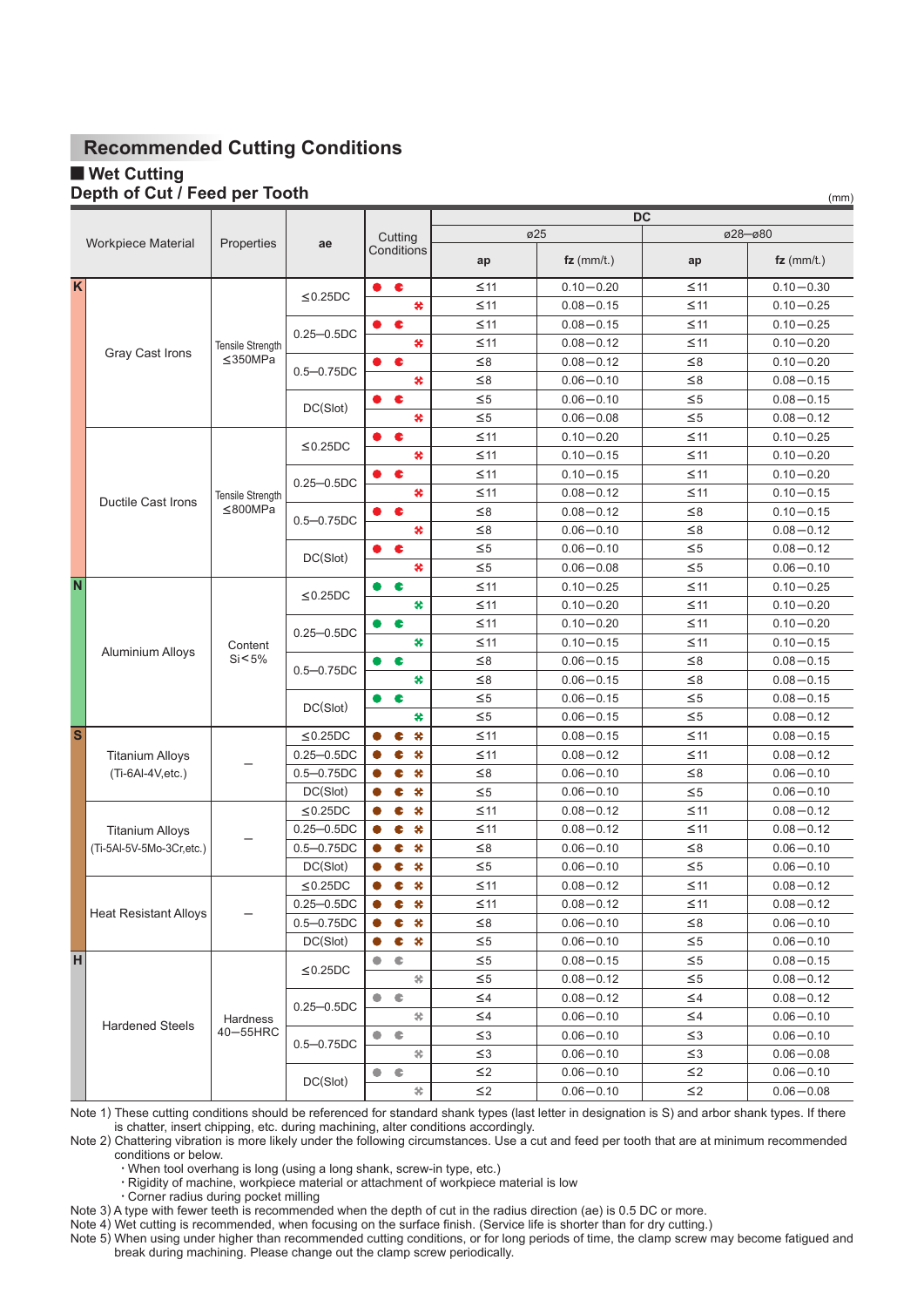# **Ramping / Helical Milling**







Refer to the table below for cutting conditions. For feed per tooth and cutting speed, follow the cutting conditions for slot milling.

|    |           | Ramping        |               |         | Helical Milling (Blind Hole, Flat Bottom) |         |         | <b>Helical Milling (Through Hole)</b> |         |  |
|----|-----------|----------------|---------------|---------|-------------------------------------------|---------|---------|---------------------------------------|---------|--|
| DC | <b>RE</b> | <b>RMPX</b>    | $\star$<br>L. | DH max. | P max.                                    | DH min. | P max.  | DH min.                               | P max.  |  |
|    | 0.2       | $2.13^\circ$   | 296           | 49.0    | 2.8                                       | 42.7    | 2.1     | 36.9                                  | 1.4     |  |
|    | $0.4\,$   | $2.13^{\circ}$ | 296           | 48.6    | $2.8\,$                                   | 42.7    | 2.1     | 36.9                                  | $1.4\,$ |  |
|    | $0.8\,$   | $2.13^\circ$   | 296           | 47.8    | 2.7                                       | 42.7    | 2.1     | 36.9                                  | 1.4     |  |
|    | $1.0$     | $2.13^{\circ}$ | 296           | 47.4    | 2.6                                       | 42.7    | 2.1     | 36.9                                  | 1.4     |  |
| 25 | 1.2       | $2.13^\circ$   | 296           | 47.0    | 2.6                                       | 42.7    | 2.1     | 36.9                                  | 1.4     |  |
|    | 1.6       | $2.13^{\circ}$ | 296           | 46.2    | 2.5                                       | 42.7    | 2.1     | 36.9                                  | 1.4     |  |
|    | $2.0\,$   | $2.13^\circ$   | 296           | 45.4    | 2.4                                       | 42.7    | 2.1     | 36.9                                  | 1.4     |  |
|    | 2.4       | $2.13^\circ$   | 296           | 44.6    | 2.3                                       | 42.7    | 2.1     | 36.9                                  | $1.4$   |  |
|    | $3.0\,$   | $2.13^{\circ}$ | 296           | 43.4    | 2.2                                       | 42.7    | 2.1     | 36.9                                  | 1.4     |  |
|    | 3.2       | $2.13^\circ$   | 296           | 43.0    | 2.1                                       | 42.7    | 2.1     | 36.9                                  | $1.4$   |  |
|    | 0.2       | $1.77^\circ$   | 356           | 55.0    | 2.6                                       | 48.7    | 2.0     | 42.7                                  | 1.4     |  |
|    | 0.4       | $1.77^\circ$   | 356           | 54.6    | 2.6                                       | 48.7    | 2.0     | 42.7                                  | $1.4$   |  |
|    | 0.8       | $1.77^{\circ}$ | 356           | 53.8    | 2.5                                       | 48.7    | 2.0     | 42.7                                  | 1.4     |  |
|    | $1.0$     | $1.77^\circ$   | 356           | 53.4    | 2.5                                       | 48.7    | 2.0     | 42.7                                  | $1.4$   |  |
|    | 1.2       | $1.77^\circ$   | 356           | 53.0    | 2.4                                       | 48.7    | 2.0     | 42.7                                  | 1.4     |  |
| 28 | 1.6       | $1.77^\circ$   | 356           | 52.2    | 2.4                                       | 48.7    | 2.0     | 42.7                                  | $1.4$   |  |
|    | 2.0       | $1.77^\circ$   | 356           | 51.4    | 2.3                                       | 48.7    | 2.0     | 42.7                                  | 1.4     |  |
|    | 2.4       | $1.77^\circ$   | 356           | 50.6    | 2.2                                       | 48.7    | 2.0     | 42.7                                  | $1.4$   |  |
|    | 3.0       | $1.77^\circ$   | 356           | 49.4    | 2.1                                       | 48.7    | 2.0     | 42.7                                  | 1.4     |  |
|    | 3.2       | $1.77^\circ$   | 356           | 49.0    | 2.0                                       | 48.7    | 2.0     | 42.7                                  | 1.4     |  |
|    | 0.2       | $1.61^\circ$   | 392           | 59.0    | 2.6                                       | 52.7    | $2.0\,$ | 46.6                                  | 1.5     |  |
|    | 0.4       | $1.61^{\circ}$ | 392           | 58.6    | 2.5                                       | 52.7    | 2.0     | 46.6                                  | 1.5     |  |
|    | 0.8       | $1.61^\circ$   | 392           | 57.8    | 2.5                                       | 52.7    | 2.0     | 46.6                                  | 1.5     |  |
|    | $1.0$     | $1.61^{\circ}$ | 392           | 57.4    | 2.4                                       | 52.7    | 2.0     | 46.6                                  | 1.5     |  |
|    | 1.2       | $1.61^\circ$   | 392           | 57.0    | 2.4                                       | 52.7    | 2.0     | 46.6                                  | 1.5     |  |
| 30 | 1.6       | $1.61^\circ$   | 392           | 56.2    | 2.3                                       | 52.7    | 2.0     | 46.6                                  | 1.5     |  |
|    | $2.0\,$   | $1.61^\circ$   | 392           | 55.4    | $2.2\,$                                   | 52.7    | $2.0\,$ | 46.6                                  | $1.5\,$ |  |
|    | 2.4       | $1.61^\circ$   | 392           | 54.6    | 2.2                                       | 52.7    | 2.0     | 46.6                                  | $1.5\,$ |  |
|    | $3.0\,$   | $1.61^\circ$   | 392           | 53.4    | 2.1                                       | 52.7    | $2.0\,$ | 46.6                                  | $1.5\,$ |  |
|    | 3.2       | $1.61^\circ$   | 392           | 53.0    | 2.0                                       | 52.7    | 2.0     | 46.6                                  | 1.5     |  |
|    | 0.2       | $1.47^\circ$   | 429           | 63.0    | 2.5                                       | 56.7    | 2.0     | 50.6                                  | 1.5     |  |
|    | 0.4       | $1.47^\circ$   | 429           | 62.6    | 2.5                                       | 56.7    | 2.0     | 50.6                                  | 1.5     |  |
|    | $0.8\,$   | $1.47^\circ$   | 429           | 61.8    | 2.4                                       | 56.7    | 2.0     | 50.6                                  | 1.5     |  |
|    | $1.0$     | $1.47^\circ$   | 429           | 61.4    | 2.4                                       | 56.7    | 2.0     | 50.6                                  | 1.5     |  |
|    | 1.2       | $1.47^\circ$   | 429           | 61.0    | 2.3                                       | 56.7    | 2.0     | 50.6                                  | 1.5     |  |
| 32 | 1.6       | $1.47^\circ$   | 429           | 60.2    | 2.3                                       | 56.7    | 2.0     | 50.6                                  | $1.5\,$ |  |
|    | 2.0       | $1.47^\circ$   | 429           | 59.4    | 2.2                                       | 56.7    | 2.0     | 50.6                                  | 1.5     |  |
|    | 2.4       | $1.47^\circ$   | 429           | 58.6    | 2.1                                       | 56.7    | 2.0     | 50.6                                  | 1.5     |  |
|    | 3.0       | $1.47^\circ$   | 429           | 57.4    | 2.1                                       | 56.7    | 2.0     | 50.6                                  | 1.5     |  |
|    | 3.2       | $1.47^\circ$   | 429           | 57.0    | 2.0                                       | 56.7    | 2.0     | 50.6                                  | 1.5     |  |

**Ramping Helical Milling**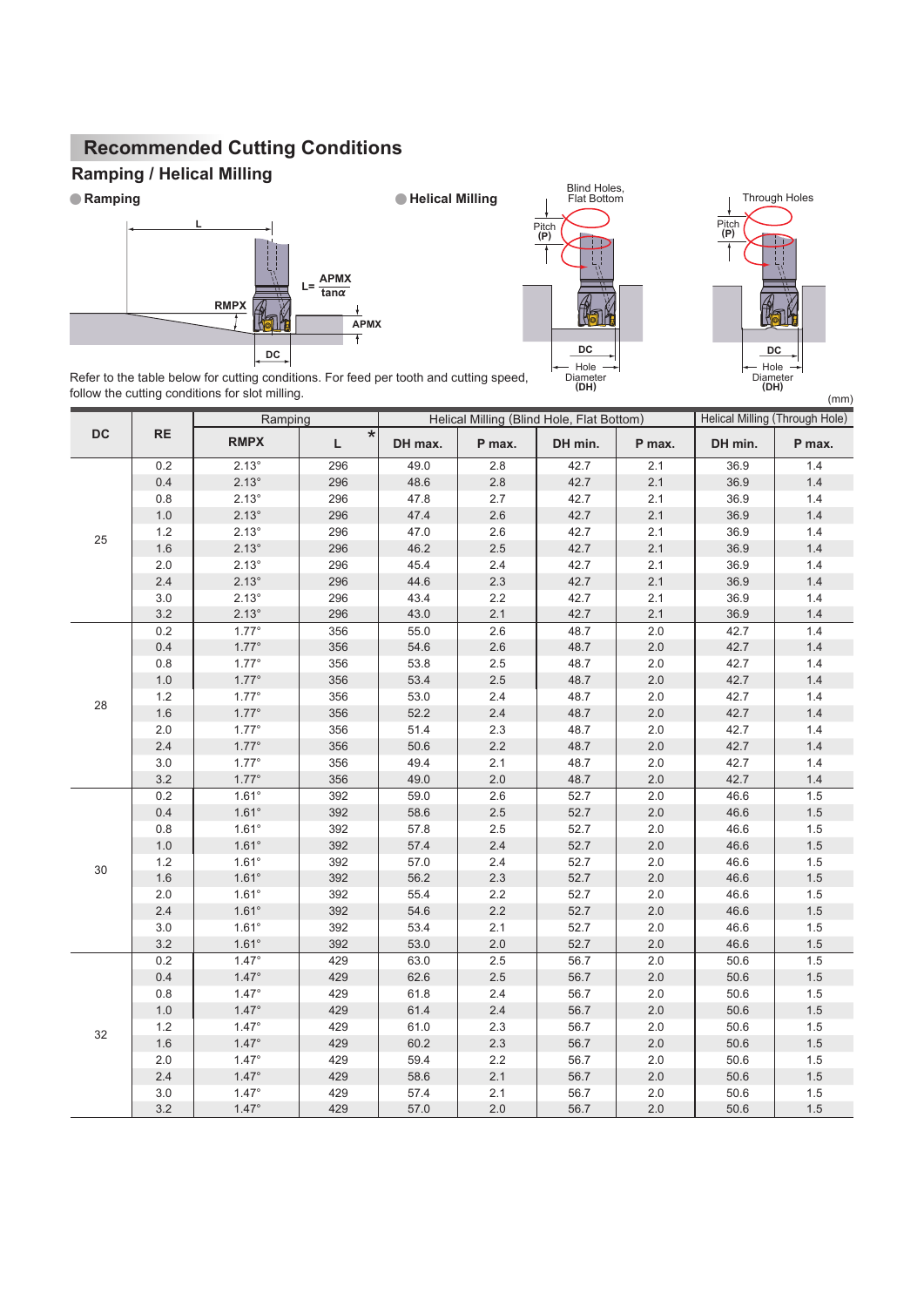|           |           |                |              |         |         |                                           |         | (mm)    |                                |
|-----------|-----------|----------------|--------------|---------|---------|-------------------------------------------|---------|---------|--------------------------------|
|           |           | Ramping        |              |         |         | Helical Milling (Blind Hole, Flat Bottom) |         |         | Helical Milling (Through Hole) |
| <b>DC</b> | <b>RE</b> | <b>RMPX</b>    | $\star$<br>L | DH max. | P max.  | DH min.                                   | P max.  | DH min. | P max.                         |
|           | 0.2       | $1.28^\circ$   | 493          | 69.0    | 2.4     | 62.8                                      | 1.9     | 56.6    | 1.5                            |
|           | 0.4       | $1.28^\circ$   | 493          | 68.6    | 2.4     | 62.8                                      | 1.9     | 56.6    | 1.5                            |
|           | 0.8       | $1.28^\circ$   | 493          | 67.8    | 2.3     | 62.8                                      | 1.9     | 56.6    | 1.5                            |
|           | 1.0       | $1.28^\circ$   | 493          | 67.4    | 2.3     | 62.8                                      | 1.9     | 56.6    | 1.5                            |
| 35        | 1.2       | $1.28^\circ$   | 493          | 67.0    | 2.2     | 62.8                                      | 1.9     | 56.6    | 1.5                            |
|           | 1.6       | $1.28^\circ$   | 493          | 66.2    | 2.2     | 62.8                                      | $1.9$   | 56.6    | 1.5                            |
|           | 2.0       | $1.28^\circ$   | 493          | 65.4    | 2.1     | 62.8                                      | 1.9     | 56.6    | 1.5                            |
|           | 2.4       | $1.28^\circ$   | 493          | 64.6    | 2.1     | 62.8                                      | 1.9     | 56.6    | $1.5$                          |
|           | 3.0       | $1.28^\circ$   | 493          | 63.4    | 2.0     | 62.8                                      | 1.9     | 56.6    | 1.5                            |
|           | 3.2       | $1.28^\circ$   | 493          | 63.0    | 2.0     | 62.8                                      | 1.9     | 56.6    | 1.5                            |
|           | 0.2       | $1.06^\circ$   | 595          | 78.8    | 2.3     | 72.7                                      | 1.9     | 66.5    | 1.5                            |
|           | 0.4       | $1.06^\circ$   | 595          | 78.4    | $2.2\,$ | 72.7                                      | 1.9     | 66.5    | $1.5\,$                        |
|           | 0.8       | $1.06^\circ$   | 595          | 77.6    | 2.2     | 72.7                                      | 1.9     | 66.5    | 1.5                            |
|           | 1.0       | $1.06^\circ$   | 595          | 77.2    | 2.2     | 72.7                                      | $1.9$   | 66.5    | 1.5                            |
| 40        | 1.2       | $1.06^{\circ}$ | 595          | 76.8    | 2.1     | 72.7                                      | 1.9     | 66.5    | 1.5                            |
|           | 1.6       | $1.06^{\circ}$ | 595          | 76.0    | 2.1     | 72.7                                      | 1.9     | 66.5    | 1.5                            |
|           | 2.0       | $1.06^{\circ}$ | 595          | 75.2    | 2.0     | 72.7                                      | 1.9     | 66.5    | 1.5                            |
|           | 2.4       | $1.06^{\circ}$ | 595          | 74.4    | 2.0     | 72.7                                      | 1.9     | 66.5    | 1.5                            |
|           | 3.0       | $1.06^\circ$   | 595          | 73.2    | 1.9     | 72.7                                      | 1.9     | 66.5    | 1.5                            |
|           | 3.2       | $1.06^\circ$   | 595          | 72.8    | 1.9     | 72.7                                      | 1.9     | 66.5    | $1.5$                          |
|           | 0.2       | $0.79^\circ$   | 798          | 98.8    | 2.1     | 92.7                                      | 1.8     | 86.5    | 1.6                            |
|           | 0.4       | $0.79^\circ$   | 798          | 98.4    | 2.1     | 92.7                                      | 1.8     | 86.5    | 1.6                            |
|           | 0.8       | $0.79^\circ$   | 798          | 97.6    | 2.1     | 92.7                                      | 1.8     | 86.5    | 1.6                            |
|           | 1.0       | $0.79^\circ$   | 798          | 97.2    | 2.0     | 92.7                                      | 1.8     | 86.5    | 1.6                            |
| 50        | 1.2       | $0.79^\circ$   | 798          | 96.8    | 2.0     | 92.7                                      | 1.8     | 86.5    | 1.6                            |
|           | 1.6       | $0.79^\circ$   | 798          | 96.0    | 2.0     | 92.7                                      | 1.8     | 86.5    | 1.6                            |
|           | 2.0       | $0.79^\circ$   | 798          | 95.2    | 2.0     | 92.7                                      | 1.8     | 86.5    | 1.6                            |
|           | 2.4       | $0.79^\circ$   | 798          | 94.4    | 1.9     | 92.7                                      | 1.8     | 86.5    | 1.6                            |
|           | 3.0       | $0.79^\circ$   | 798          | 93.2    | 1.9     | 92.7                                      | 1.8     | 86.5    | $1.6\,$                        |
|           | 3.2       | $0.79^\circ$   | 798          | 92.8    | 1.9     | 92.7                                      | 1.8     | 86.5    | 1.6                            |
|           | 0.2       | $0.6^\circ$    | 1051         | 124.8   | 2.0     | 118.7                                     | 1.8     | 112.5   | 1.6                            |
|           | 0.4       | $0.6^\circ$    | 1051         | 124.4   | 2.0     | 118.7                                     | 1.8     | 112.5   | 1.6                            |
|           | 0.8       | $0.6^\circ$    | 1051         | 123.6   | 2.0     | 118.7                                     | 1.8     | 112.5   | 1.6                            |
|           | 1.0       | $0.6^\circ$    | 1051         | 123.2   | $2.0\,$ | 118.7                                     | 1.8     | 112.5   | 1.6                            |
| 63        | 1.2       | $0.6^\circ$    | 1051         | 122.8   | 2.0     | 118.7                                     | 1.8     | 112.5   | 1.6                            |
|           | 1.6       | $0.6^\circ$    | 1051         | 122.0   | 1.9     | 118.7                                     | 1.8     | 112.5   | 1.6                            |
|           | 2.0       | $0.6^\circ$    | 1051         | 121.2   | 1.9     | 118.7                                     | 1.8     | 112.5   | 1.6                            |
|           | 2.4       | $0.6^\circ$    | 1051         | 120.4   | 1.9     | 118.7                                     | 1.8     | 112.5   | 1.6                            |
|           | $3.0\,$   | $0.6^{\circ}$  | 1051         | 119.2   | 1.9     | 118.7                                     | $1.8\,$ | 112.5   | $1.6\,$                        |
|           | 3.2       | $0.6^\circ$    | 1051         | 118.8   | 1.8     | 118.7                                     | 1.8     | 112.5   | 1.6                            |
|           | 0.2       | $0.45^{\circ}$ | 1401         | 158.8   | 1.9     | 152.6                                     | 1.8     | 146.5   | 1.6                            |
|           | 0.4       | $0.45^{\circ}$ | 1401         | 158.4   | 1.9     | 152.7                                     | 1.8     | 146.5   | 1.6                            |
|           | 0.8       | $0.45^\circ$   | 1401         | 157.6   | 1.9     | 152.7                                     | 1.8     | 146.5   | 1.6                            |
|           | 1.0       | $0.45^{\circ}$ | 1401         | 157.2   | 1.9     | 152.7                                     | $1.8$   | 146.5   | 1.6                            |
| 80        | 1.2       | $0.45^\circ$   | 1401         | 156.8   | 1.9     | 152.7                                     | 1.8     | 146.5   | 1.6                            |
|           | 1.6       | $0.45^{\circ}$ | 1401         | 156.0   | 1.9     | 152.7                                     | $1.8$   | 146.5   | 1.6                            |
|           | 2.0       | $0.45^{\circ}$ | 1401         | 155.2   | 1.9     | 152.7                                     | 1.8     | 146.5   | 1.6                            |
|           | 2.4       | 0.45           | 1401         | 154.4   | $1.8$   | 152.7                                     | 1.8     | 146.5   | 1.6                            |
|           | 3.0       | 0.45           | 1401         | 153.2   | 1.8     | 152.7                                     | 1.8     | 146.5   | 1.6                            |
|           | 3.2       | 0.45           | 1401         | 152.8   | $1.8$   | 152.7                                     | $1.8$   | 146.5   | 1.6                            |

Note 1) When machining a highly ductile workpiece material with the ramping angles in the table above, chips may be elongated. \* Shows the distance until a maximum depth of cut of 11 mm is achieved at the maximum ramping angle L (= 11/tan α).